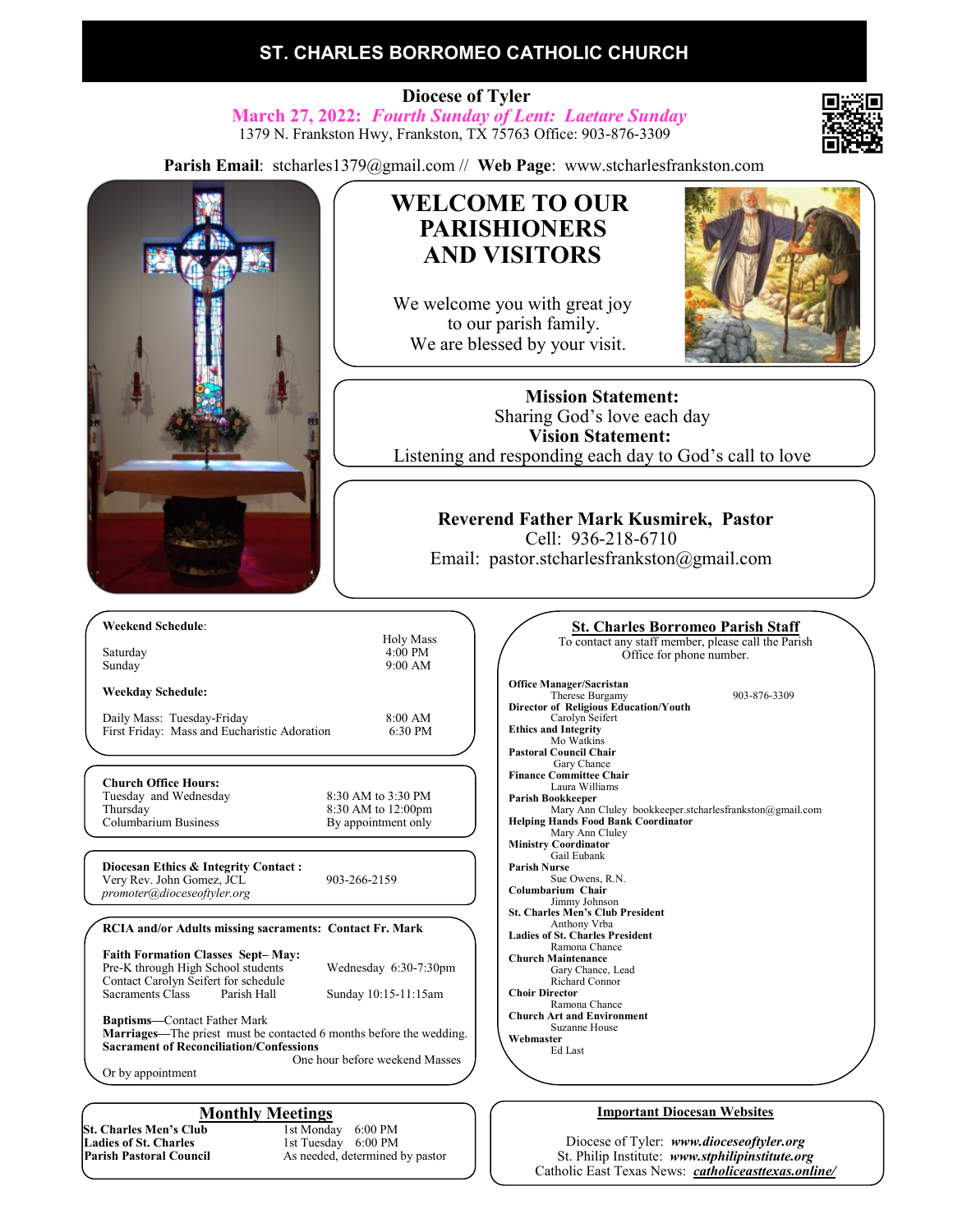





In today's First Reading, God forgives "the reproach" of the generations who grumbled against Him after the Exodus. On the threshold of the promised land, Israel can with a clean heart celebrate the Passover, the feast of God's firstborn son (see [Joshua 5:6–7;](https://biblia.com/bible/rsvce/Josh%205.6%E2%80%937) [Exodus 4:22;](https://biblia.com/bible/rsvce/Exod%204.22) [12:12–13\).](https://biblia.com/bible/rsvce/Exodus%2012.12%E2%80%9313)

Reconciliation is also at the heart of the story Jesus tells in today's Gospel. The story of the Prodigal Son is the story of Israel and of the human race. But it is also the story of every believer.

In Baptism, we're given a divine birthright, made "a new creation," as Paul puts it in today's Epistle. But when we sin, we're like the Prodigal Son, quitting our Father's house, squandering our inheritance in trying to live without Him.

Lost in sin, we cut ourselves off from the grace of sonship lavished upon us in Baptism. It is still possible for us to come to our senses, make our way back to the Father, as the prodigal does.

But only He can remove the reproach and restore the divine sonship we have spurned. Only He can free us from the slavery to sin that causes us—like the Prodigal Son—to see God not as our Father but as our master, One we serve as slaves.

God wants not slaves but children. Like the father in today's Gospel, He longs to call each of us "My son," to share His life with us, to tell us: "Everything I have is yours."

The Father's words of longing and compassion still come to His prodigal children in the Sacrament of Penance. This is part of what Paul today calls "the ministry of reconciliation" entrusted by Jesus to the Apostles and the Church.

Reconciled like Israel, we take our place at the table of the Eucharist, the homecoming banquet the Father calls for His lost sons, the new Passover we celebrate this side of heaven. We taste the goodness of the Lord, as we sing in today's Psalm, rejoicing that we who were dead are found alive again.

## *PARISH AND DIOCESAN NEWS*

- *It's time to order Easter lilies! Order forms for this year's Easter lilies are now available. Deadline is Wednesday, April 13. You may purchase lilies in memory of and/or in honor of loved ones. Please print the names as clearly and neatly as possible, so that the names are spelled correctly in the bulletin on Easter. Questions? Ask Suzanne House or Therese.*
- *LOSC* will hold its next meeting on April 5 at 6 pm. We will have a short business meeting including election of officers and fill eggs for the children's Easter Egg Hunt. Refreshments will be provided. All women of the parish are invited.
- **LOSC SCHOLARSHIPS:** Any parishioner interested in the LOSC scholarships for high school seniors and college students should obtain an application from Therese Burgamy, 903-312-6510,or *tburgamy@gmail.com.* **Deadline to submit applications is May 15, 2022.**
- The LOSC will have an Easter Egg Hunt on Easter Sunday after Mass. We need **candy, plastic eggs, and rolls of quarters.** If you wish to help, please place your donations in the basket at the entrance of the church March 20– April 3rd. Thank you in advance for your generosity!

| <b>ST. CHARLES BORROMEO FINANCES</b>                           |  |
|----------------------------------------------------------------|--|
| <b>YOUR GIFTS ARE VERY IMPORTANT TO US</b>                     |  |
| Donations for March 15-21, 2022                                |  |
| General Fund Collection\$ 7,983.00                             |  |
|                                                                |  |
|                                                                |  |
| <b>ONLINE GIVING OPTIONS:</b>                                  |  |
| www.stcharlesfrankston.com or www.dioceseoftyler.org/offertory |  |
| Online gifts will be deposited directly to our parish.         |  |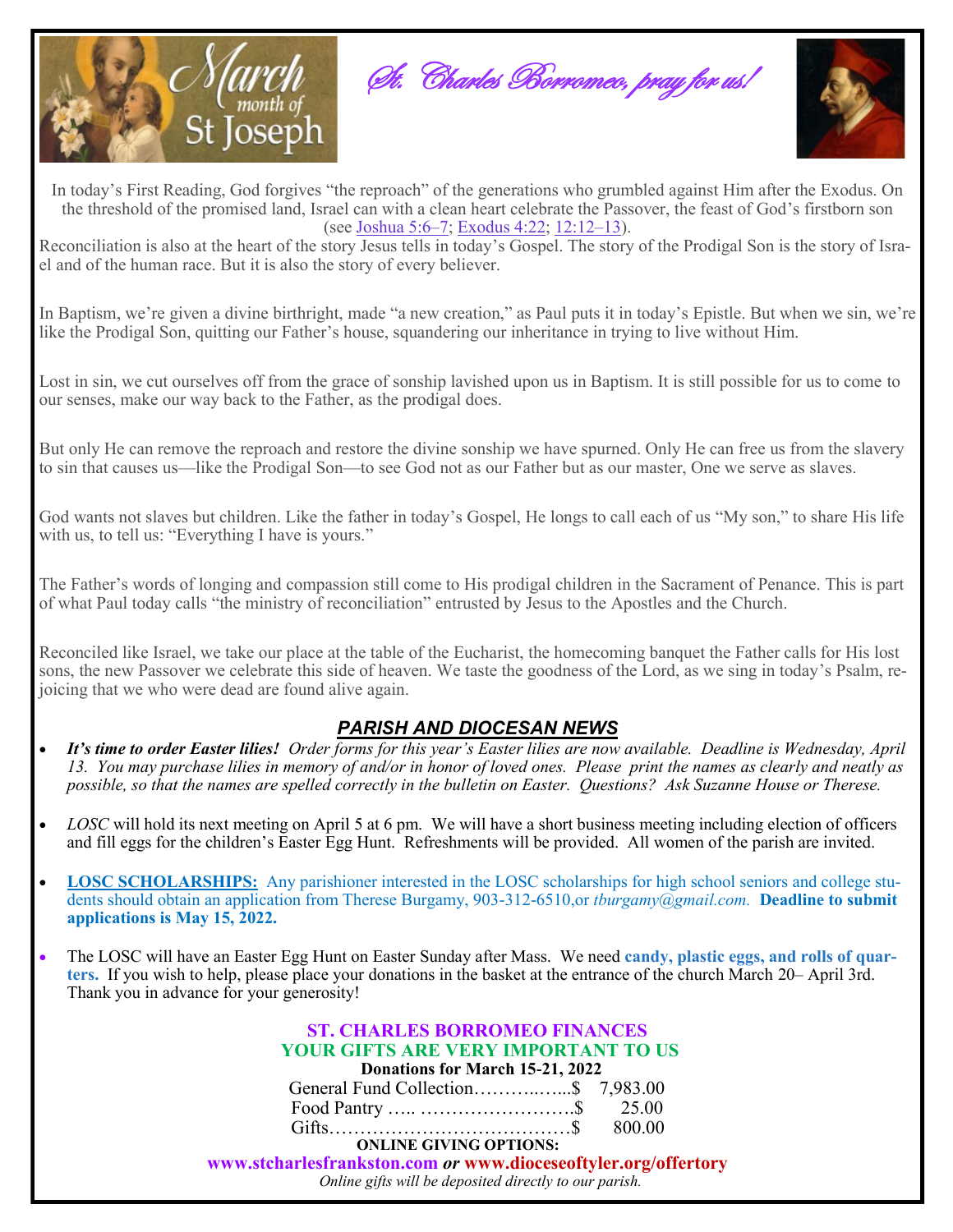|                   | $4:00 \text{ pm}$ | Pro Populo                                                                                                       |  | Thursday Mar. 31 8:00 am | +William Gasch by H Freeman      |
|-------------------|-------------------|------------------------------------------------------------------------------------------------------------------|--|--------------------------|----------------------------------|
| Sunday Mar. 27    | 9:00 am           | +George Gasch by H Freeman                                                                                       |  | Friday Apr. 1 6:30 pm    | Patricia Jimenez by LOSC         |
| Tuesday Mar. 29   | 8:00 am           | JoAnn Coonrod by LOSC                                                                                            |  | Saturday Apr. 2 4:00 pm  | Sean & Suzy Parker by J&C Parker |
| Wednesday Mar. 30 | 8:00 am           | Betty Gasch by H Freeman                                                                                         |  | Sunday Apr. 3 9:00 am    | Pro Populo                       |
|                   |                   | Mass Dates are available. A small monetary offering is appropriate. We will be glad to send a card at no charge. |  |                          |                                  |

*Sanctuary Lights: Dates are available: \$10 per week Flowers: Dates are available; \$100 per week*

*Please remember these friends and family members who are in need of prayers: Lynn Andrews Todd Andrews Olivia Cameron Kamilla Chavez Pablo Chavez John Jimenez Mary Ann Jordan Karen McCarten Mike McCarten Gary Moyer Evelyn Weems*

Cathy Baker Claire Baker Betty Gasch Albany Gifford Lauren Gomez Natalie Johns Peter Johns Nathan Krasner Jeanne Labuda Debbie Matter Sue Moulton Stephen Par<br>Jonnie Riggs Pat Skarda Chris Terry Julie Terry Peter Terry

Mary Tompkins

*The Pope's Intention for March: For a Christian response to bioethical challenges. We pray for Christians facing new bioethical challenges; may they continue to defend the dignity of all human life with prayer and action.*

*BIRTHDAYS: ANNIVERSARIES*: *Week of March 27-April 2: March 28: Ken & Judy Bean (2 years) March 28: JoAnn Coonrod; Virginia Goodson March 29: Glenn & Auary Gondron (54 years) March 30: Buzz & Sue Owens (54 years)* 

Prayer to St. Michael: St. Michael the Archangel, defend us in battle, be our protection against the wickedness and snares of the devil. May God rebuke him, we humbly pray; and do thou, O Prince of the heavenly host, by the power of God, Cast into hell Satan and all evil spirits who prowl about the world seeking the ruin of souls. Amen.





*Take the Load Off Your Back*: If you are carrying hurts or pains around because you've either hurt or been hurt. Or perhaps the relationship with God has taken a back seat and needs help. The sacrament of Penance is a source of healing and forgiveness. Confessions are heard each Saturday and Sunday beginning one hour before mass and ending about 10 minutes before mass (that gives me time to get ready for mass). Also during the week please call me, 936-218-6710, so we can find a convenient time.

**Lenten Activities this week:** Sunday, March 27: **Holy Hour**, 4pm. Friday, April 1: **Stations of the Cross** 12 pm Friday, April 1: **Mass and Stations of the Cross**, 6:30 pm Saturday, April 2: **Penance Service,** 2-4 pm

## **MINISTRY SCHEDULE for April 2-3, 2022**

**Please have someone take your place if you cannot be here.**  *The Ministry Schedule is also available on our website and in the church narthex.*

### *Saturday, April 2: Sunday, April 3:*

**EMHC:** *Therese Burgamy PHOTER Richard Connor Greeters: Suzanne House Gloria Orozco & family Ushers: Suzanne House J & J Lestina Linens: April: Priscilla Hoffman*

*Lectors: Mary LaRoux Mary Ann Cluley*